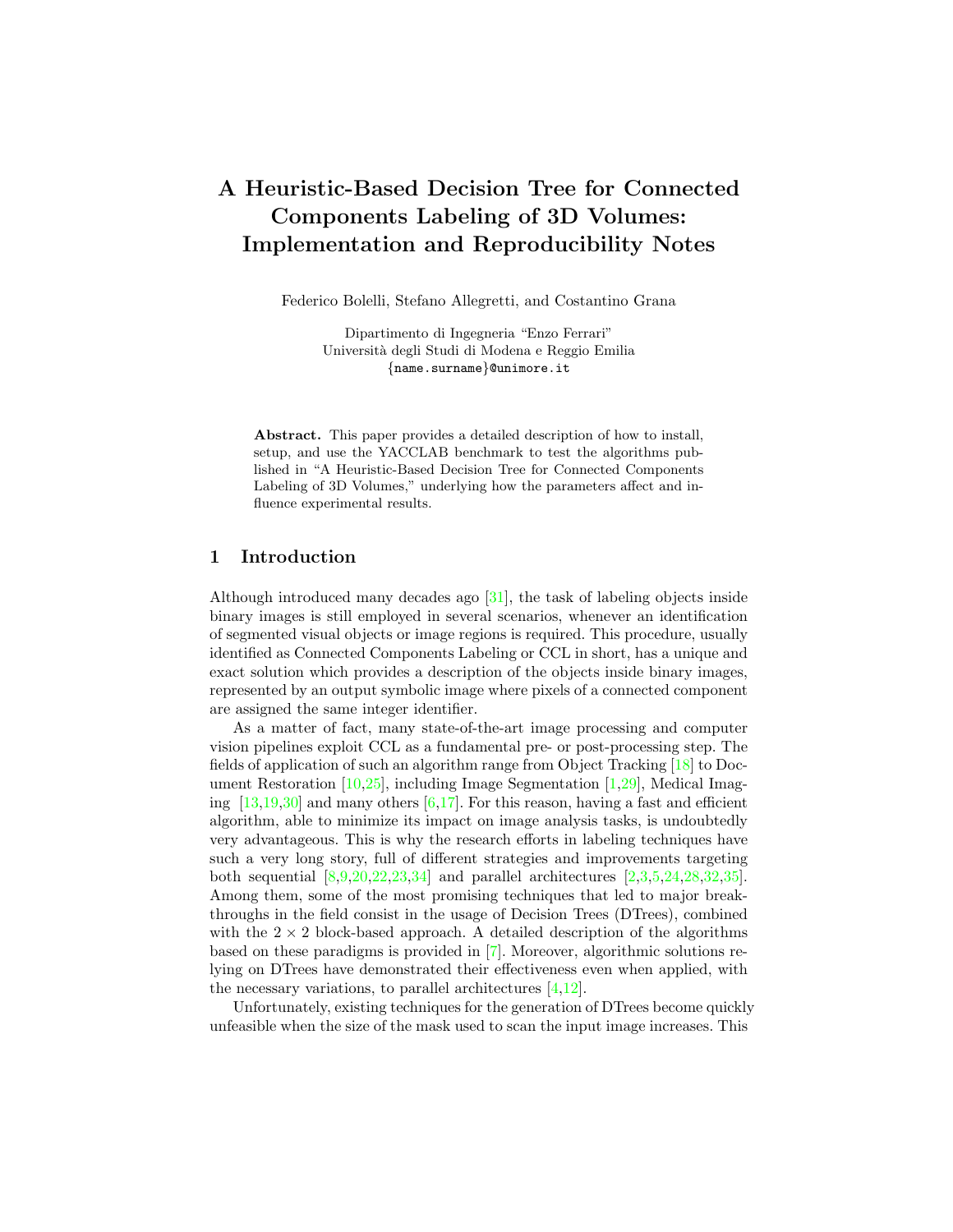prevented the application of block-based trees to 3D scenarios. In order to compensate for this limitation a novel heuristic algorithm, based on decision tree learning and named Entropy Partitioning Decision Tree (EPDT), has been presented in [\[33\]](#page-5-13). This algorithm allows to compute near-optimal decision trees for large scan masks, overtaking the limitations of existing approaches.

This paper describes the benchmark used to evaluate the performance of EPDT-generated algorithms, focusing on how to configure it to reproduce the experiments reported in [\[33\]](#page-5-13).

## <span id="page-1-0"></span>2 The Evaluation Framework

YACCLAB, Yet Another Connected Components Labeling Benchmark, has been originally released in [\[21\]](#page-5-14) with the aim of providing a fair comparison and evaluation of CCL algorithms. The benchmark has been later improved with additional datasets, tests and with an extension to 3D and GPU algorithms [\[5,](#page-4-10)[11\]](#page-4-14). After its first appearance in 2016, it has been used by many authors [\[14,](#page-4-15)[15](#page-4-16)[,36\]](#page-5-15) to compare the performance of novel proposals with state-of-the-art solutions, thus setting a de-facto standard.

When measuring the performance of an algorithm several details should be taken into account, as they could significantly influence the performance. However, CCL is a well-defined problem and the burden of evaluation can be reduced to the measure of execution "speed".

The main elements that affect execution speed can be resumed as follows: data on which tests are performed, implementation details, hardware capabilities, and code optimization provided by the compiler. YACCLAB takes all these aspects into account; the benchmark is open-source and provides an implementation of state-of-the-art algorithms, directly including the source code released together with the scientific papers whenever available. Given its open-source nature, anyone can verify literature claims testing the algorithms with any combination of hardware architecture, operating system and build tools.

The public dataset provided with the benchmark covers most of CCL fields of application, including 2D images and 3D volumes of both real world and synthetically generated domains. A detailed description of the YACCLAB dataset is available in [\[5\]](#page-4-10). Because experimental results reported in [\[33\]](#page-5-13) concern 3D EPDTgenerated algorithms, the general properties of 3D datasets are summarized in Table [1](#page-2-0) and a brief description follows:

- $-$  *OASIS* is a dataset of medical MRI data taken from the OASIS project [\[27\]](#page-5-16), binarized with the Otsu threshold;
- $-$  *Mitochondria* is the Electron Microscopy Dataset  $[26]$ , which contains binary sections taken from the CA1 hippocampus;
- Hilbert consists of the 3D Hilbert curve, which is a fractal space-filling curve, obtained at different iterations (1 to 6) of the construction method.

The source code of the EPDT-generated algorithms as well as the benchmarking suite is available at <https://github.com/prittt/YACCLAB>.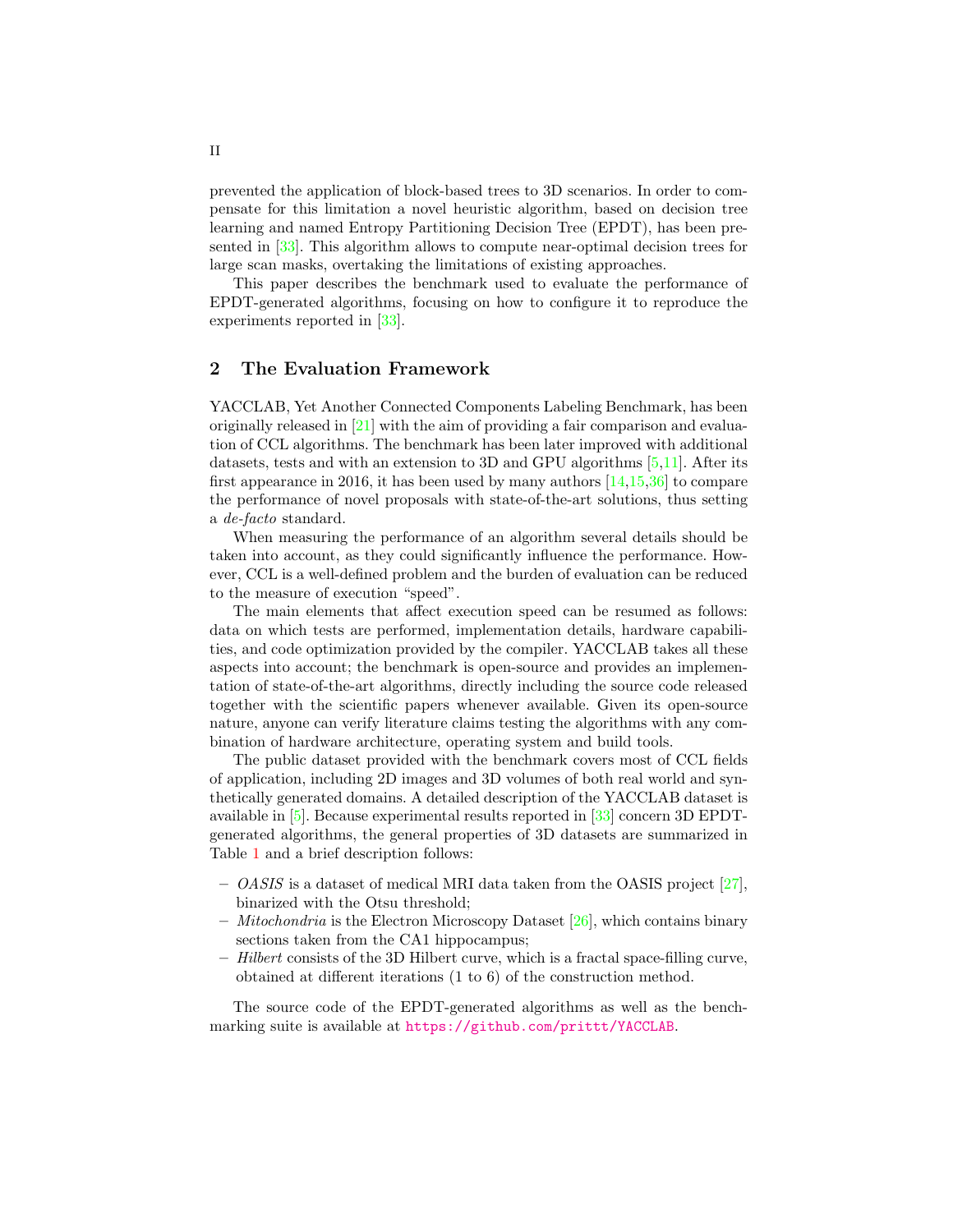|                | Density |          | Objects |      | Volumes | <i>Resolution</i>            |
|----------------|---------|----------|---------|------|---------|------------------------------|
|                | $\mu$   | $\sigma$ | $\mu$   | σ    |         |                              |
| <b>Hilbert</b> | 0.055   | 0.087    |         |      | 373     | $256 \times 256 \times 128$  |
| Mitochondria   | 0.059   | 0.006    | 40      | 5    |         | $1024 \times 768 \times 165$ |
| <b>OASIS</b>   | 0.198   | 0.025    | 3199    | 1028 | 6       | $128 \times 128 \times 128$  |

<span id="page-2-0"></span>Table 1. Properties of 3D datasets in terms of foreground pixel density, number of connected components (objects), number of volumes, and resolution.

### <span id="page-2-1"></span>3 How to Test EPDT-Generated Algorithms

In order to correctly install and run the current version of the YACCLAB benchmark, the following packages, libraries and utilities are required:

- CMake 3.13 or higher (<https://cmake.org>);
- OpenCV 3.0 or higher (<http://opencv.org>);
- Gnuplot (<http://www.gnuplot.info>);
- $A$  C++ compiler supporting C++14.

The installation procedure is well detailed in the aforementioned GitHub repository; the main steps can be resumed as follows:

- Clone the repository;
- Generate the YACCLAB project using CMake;
- Set the configuration file config.yaml placed in the installation folder;
- Open the project folder, build and run.

When configuring the project through CMake the flags YACCLAB ENABLE 3D and YACCLAB ENABLE EPDT\_\* must be enabled in order to set-up the benchmark for 3D algorithms and to include EPDT implementations. The CMake file should automatically find the OpenCV installation path, otherwise it must be manually specified. The flag YACCLAB DOWNLOAD DATASET 3D must be enabled if the user wants CMake to automatically download the YACCLAB 3D dataset. CMake will automatically generate the C++ project for the selected compiler.

YACCLAB allows to perform multiple tests: *correctness* is an initial validation of the algorithms; average runs algorithms on every image of a dataset, measuring the average run-time; *average\_with\_steps* measures separated run-times for the different steps each algorithm is composed of, including multiple scans over the input image and allocation/deallocation of data structures; granularity uses synthetic images to evaluate the performance of different approaches in terms of scalability on the number of pixels, foreground density and pattern granularity; memory reports the expected number of memory accesses required by an algorithm on a reference dataset.

YACCLAB stores experimental results in the output path specified by the configuration file. Multiple output formats including plain text, bar chart and LATEX table will be produced.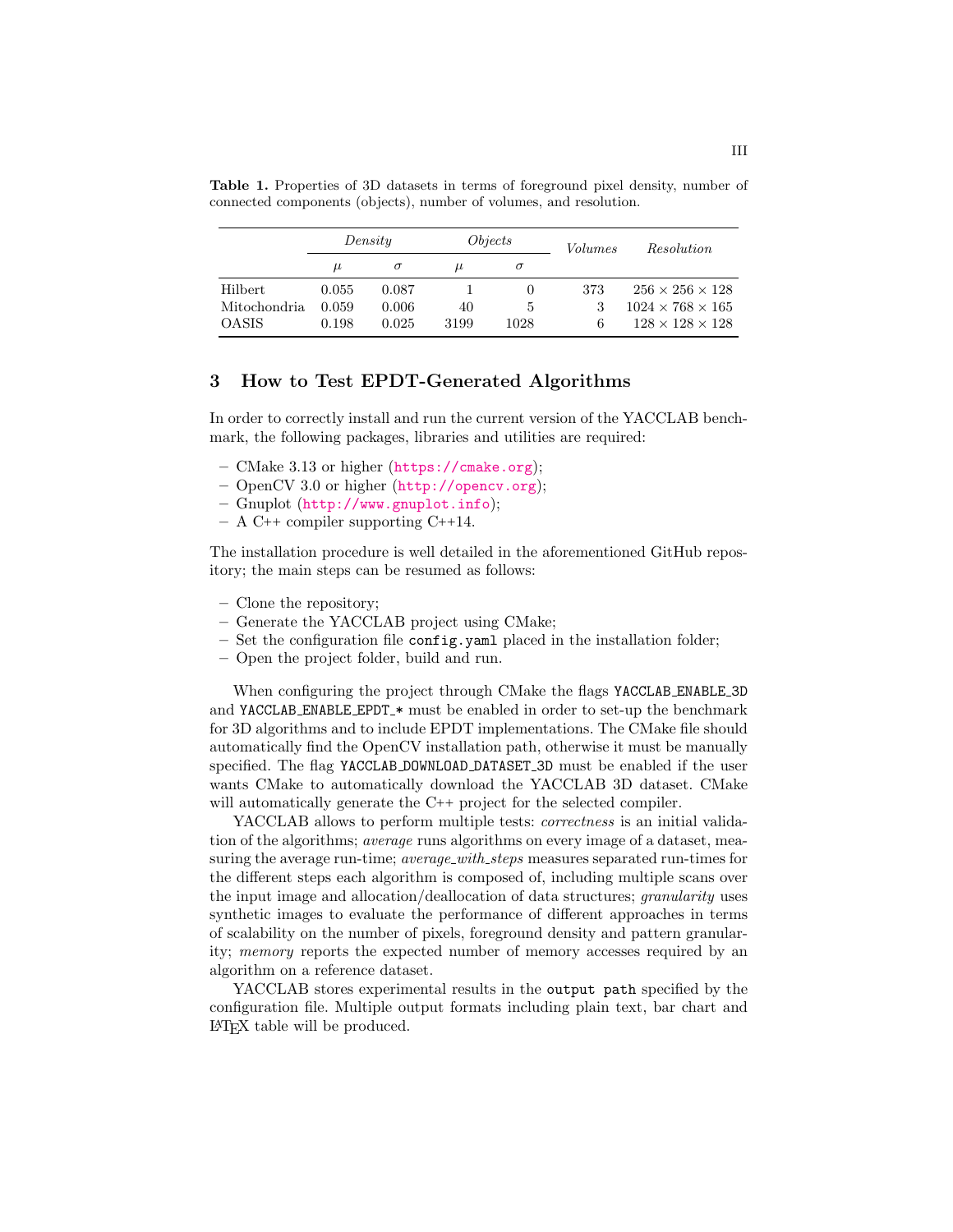CCL algorithms are independent of the Union-Find strategy employed. For this reason YACCLAB provides a Union-Find templated implementation for most of the algorithms, thus being able to compare each algorithm (but those for which the label solver is built-in) with different label solving strategies: standard Union-Find (UF), Union-Find with Path Compression (UFPC) [\[34\]](#page-5-8), Interleaved Rem's algorithm with splicing (RemSP) [\[16\]](#page-4-17) and Three Table Array (TTA) [\[22\]](#page-5-6). This standardization reduces code variability, allowing to separate label solving data structures from CCL strategies, and provides fair comparisons without negatively impacting execution time.

### 4 Experiments Reproducibility

<span id="page-3-0"></span>

|                | 1 CPU 3D 26-way connectivity: |  |  |  |  |  |  |
|----------------|-------------------------------|--|--|--|--|--|--|
|                | execute: true<br>$\mathbf{2}$ |  |  |  |  |  |  |
|                | perform:<br>$3^{\circ}$       |  |  |  |  |  |  |
| $\overline{4}$ | correctness: true             |  |  |  |  |  |  |
| 5              | average: true                 |  |  |  |  |  |  |
| 6              | average_with_steps: true      |  |  |  |  |  |  |
| $\overline{7}$ | density: false                |  |  |  |  |  |  |
| 8              | granularity: false            |  |  |  |  |  |  |
| 9              | memory: true                  |  |  |  |  |  |  |
| 10             | algorithms:                   |  |  |  |  |  |  |
| 11             | - EPDT_3D_19c_RemSP           |  |  |  |  |  |  |
| 12             | - EPDT_3D_22c_RemSP           |  |  |  |  |  |  |
| 13             | - EPDT_3D_26c_RemSP           |  |  |  |  |  |  |
| 14             | $-$ LEB_3D_TTA                |  |  |  |  |  |  |
| 1.5            | - RBTS_3D_TTA                 |  |  |  |  |  |  |

Listing 1. Excerpt of the YAML configuration file.

The EDPT algorithms were tested on an Intel(R)  $Core(TM)$  i7-4790 CPU  $@$ 3.60GHz with Windows 10.0.17134 (64 bit) OS and the MSVC 19.15.26730 compiler. The benchmark was compiled for x64 architecture with optimizations enabled. It is worth noticing that most compilers need several minutes to build EPDT algorithms; in particular, some of them actually fail to compile EDPT 26c. For these reasons, aforementioned algorithms are optional and must be singularly enabled with CMake, as described in Section [3.](#page-2-1)

The performance of EPDT-generated algorithms have been compared to stateof-the-art solutions over the collection of

3D datasets included in YACCLAB and described in Section [2.](#page-1-0) In order to repro-duce the same experiments reported in [\[33\]](#page-5-13), the CPU 3D 26-way connectivity section of the configuration file must have its execute, perform and algorithms fields set as in Listing [1.](#page-3-0) The other fields can remain as default. Finally, 2D tests can be disabled to avoid useless experiments.

## 5 Conclusion

We described how to reproduce the experimental results reported in [\[33\]](#page-5-13). The environment employed for testing the algorithms can significantly affect performance. Cache size and RAM speed can change absolute results while preserving relative performance. Operative System and compiler are likely to heavily influence the outcome.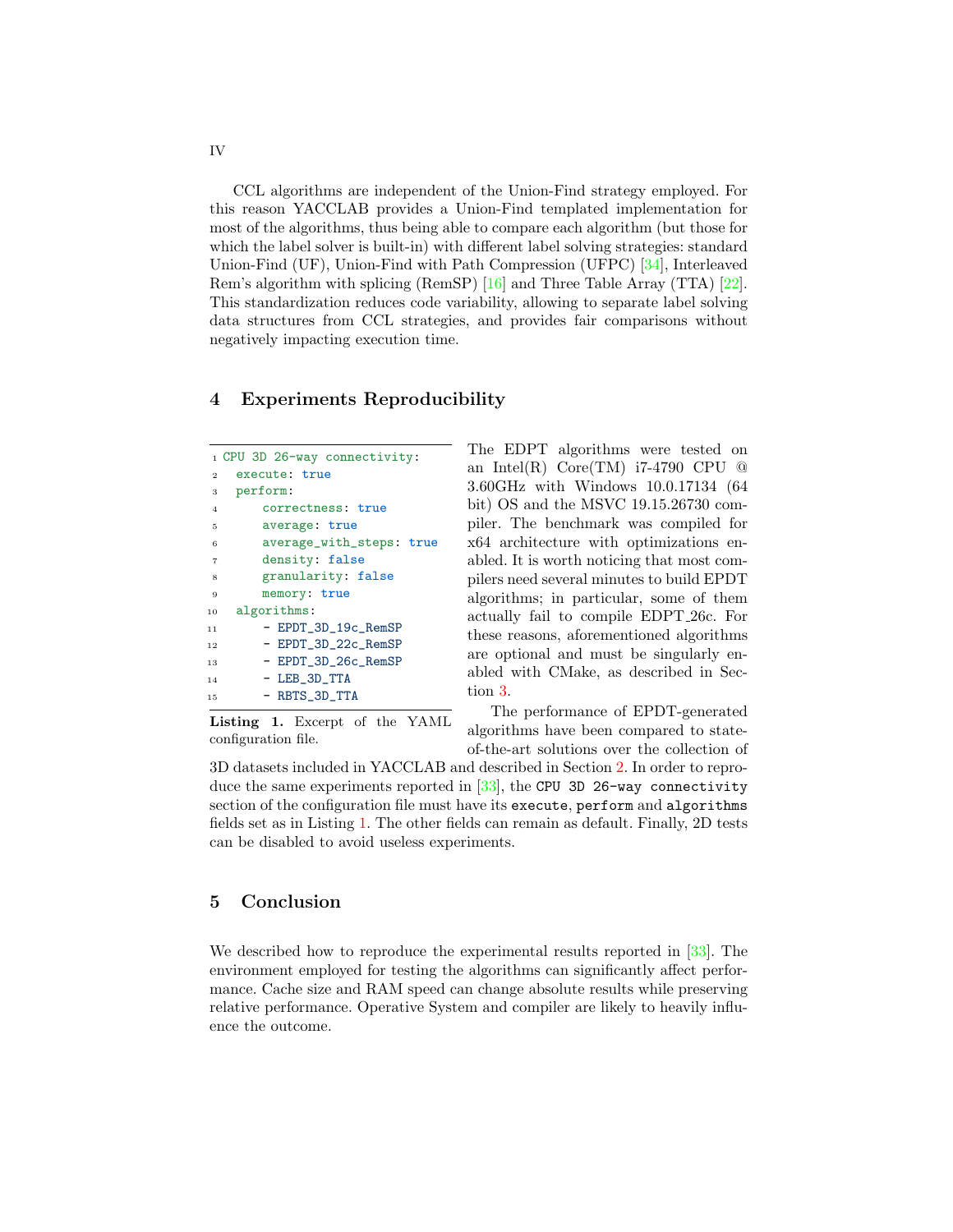#### References

- <span id="page-4-2"></span>1. Abramov, A., Kulvicius, T., Wörgötter, F., Dellen, B.: Real-Time Image Segmentation on a GPU. In: Facing the multicore-challenge, pp. 131–142. Springer (2010)
- <span id="page-4-8"></span>2. Allegretti, S., Bolelli, F., Cancilla, M., Grana, C.: Optimizing GPU-Based Connected Components Labeling Algorithms. In: 2018 IEEE International Conference on Image Processing, Applications and Systems (IPAS). pp. 175–180. IEEE (2018)
- <span id="page-4-9"></span>3. Allegretti, S., Bolelli, F., Cancilla, M., Grana, C.: A Block-Based Union-Find Algorithm to Label Connected Components on GPUs. In: Image Analysis and Processing - ICIAP 2019. pp. 271–281. Springer (2019)
- <span id="page-4-12"></span>4. Allegretti, S., Bolelli, F., Cancilla, M., Pollastri, F., Canalini, L., Grana, C.: How does Connected Components Labeling with Decision Trees perform on GPUs? In: 18th International Conference on Computer Analysis of Images and Patterns. pp. 39–51. Springer (2019)
- <span id="page-4-10"></span>5. Allegretti, S., Bolelli, F., Grana, C.: Optimized Block-Based Algorithms to Label Connected Components on GPUs. IEEE Transactions on Parallel and Distributed Systems pp. 423–438 (2019)
- <span id="page-4-4"></span>6. Berka, T.: The Generalized Feed-forward Loop Motif: Definition, Detection and Statistical Significance. Procedia Computer Science 11, 75–87 (2012)
- <span id="page-4-11"></span>7. Bolelli, F., Allegretti, S., Baraldi, L., Grana, C.: Spaghetti Labeling: Directed Acyclic Graphs for Block-Based Connected Components Labeling. IEEE Transactions on Image Processing 29(1), 1999–2012 (2019)
- <span id="page-4-6"></span>8. Bolelli, F., Allegretti, S., Grana, C.: One DAG to Rule Them All. IEEE Transactions on Pattern Analysis and Machine Intelligence pp. 1–12 (2021)
- <span id="page-4-7"></span>9. Bolelli, F., Baraldi, L., Cancilla, M., Grana, C.: Connected Components Labeling on DRAGs. In: International Conference on Pattern Recognition. pp. 121–126 (2018)
- <span id="page-4-1"></span>10. Bolelli, F., Borghi, G., Grana, C.: XDOCS: an Application to Index Historical Documents. In: Digital Libraries and Multimedia Archives. pp. 151–162 (2018)
- <span id="page-4-14"></span>11. Bolelli, F., Cancilla, M., Baraldi, L., Grana, C.: Toward reliable experiments on the performance of Connected Components Labeling algorithms. Journal of Real-Time Image Processing pp. 229–244 (2018)
- <span id="page-4-13"></span>12. Bolelli, F., Cancilla, M., Grana, C.: Two More Strategies to Speed Up Connected Components Labeling Algorithms. In: International Conference on Image Analysis and Processing. pp. 48–58. Springer (2017)
- <span id="page-4-3"></span>13. Canalini, L., Pollastri, F., Bolelli, F., Cancilla, M., Allegretti, S., Grana, C.: Skin Lesion Segmentation Ensemble with Diverse Training Strategies. In: Computer Analysis of Images and Patterns. pp. 89–101. Springer (2019)
- <span id="page-4-15"></span>14. Chabardès, T., Dokládal, P., Bilodeau, M.: A labeling algorithm based on a forest of decision trees. Journal of Real-Time Image Processing pp. 1527–1545 (2019)
- <span id="page-4-16"></span>15. Chen, J., Nonaka, K., Sankoh, H., Watanabe, R., Sabirin, H., Naito, S.: Efficient Parallel Connected Component Labeling with a Coarse-to-fine Strategy. IEEE Access 6, 55731–55740 (2018)
- <span id="page-4-17"></span>16. Dijkstra, E.W.: A discipline of programming. Prentice-Hall Englewood Cliffs, N.J (1976)
- <span id="page-4-5"></span>17. Dinneen, M.J., Khosravani, M., Probert, A.: Using OpenCL for Implementing Simple Parallel Graph Algorithms. In: Proceedings of the International Conference on Parallel and Distributed Processing Techniques and Applications (PDPTA) (2011)
- <span id="page-4-0"></span>18. Dubois, A., Charpillet, F.: Tracking Mobile Objects with Several Kinects using HMMs and Component Labelling. In: Workshop Assistance and Service Robotics in